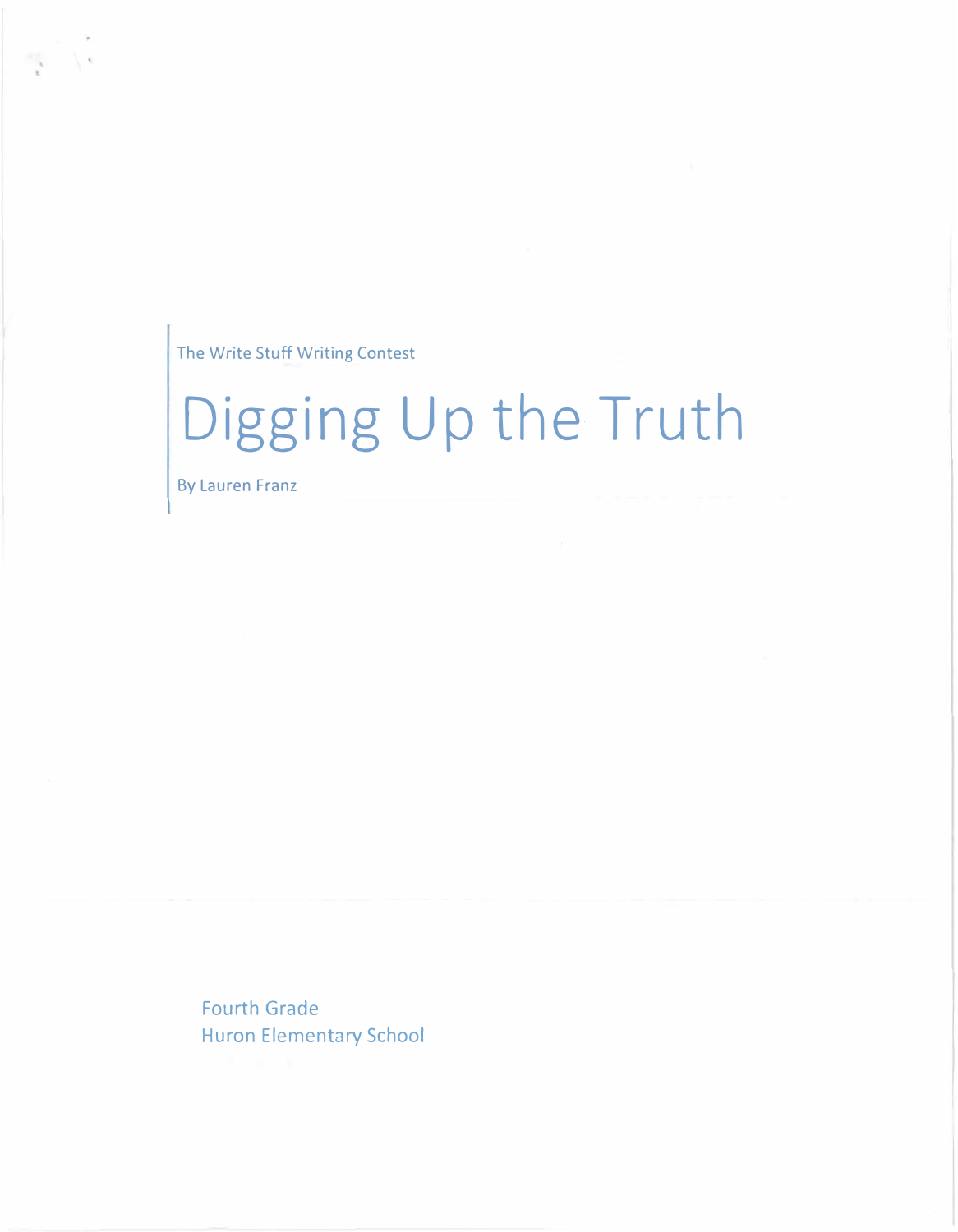Tick, tock, tick, tock. Today math, ELA, and science took forever. Finally, at the end of the day it was social studies. Right then, we were learning about lumber jacks.

"Since we're learning about lumberjacks," Mr. Block, my teacher, said, "I have a story to tell you. My great-grandfather, my great-grandmother, and my grandfather lived together near a forest. My great-grandfather, John, could have become a lumberjack. But instead, he was in his own world and was mean and selfish. He took money and ran away from my great-grandmother, Laura, and her son, Matthew. Well, I shouldn't get deep into detail. Now open your books to page 24."

Anyway, I absolutely love social studies. When I grow up I want to become a paleontologist--a person who digs and studies dinosaur bones. I have a really nice backyard. It's like a mini forest. Sometimes I practice digging there. If I'm lucky I'll find a fossil. Then I'll try to study it to see what it was before it hardened.

Brriinngg. That's the bell. I just can't wait to ... "Route 29 looks like it's here. Nathan, Brayden, and Jenna go to your bus. Goodbye." Mr. Block said I should get to my bus. By the way my name is Jenna. I'm eleven and in the fifth grade. I love social studies. Mostly I love studying dinosaurs and I recently discovered I like studying lumber jacks, too.

Finally, when I got home, I finished my homework and chores fast. Time to dig! Today when I was digging I felt something very hard. I was excited that it might be one of those days when I find a fossil. But as I continued digging around it, the thing got bigger and bigger. Pretty soon I was able to pull it out, and trust me, it was not a fossil. It read on the front "1886". It looked like a chest or trunk.

\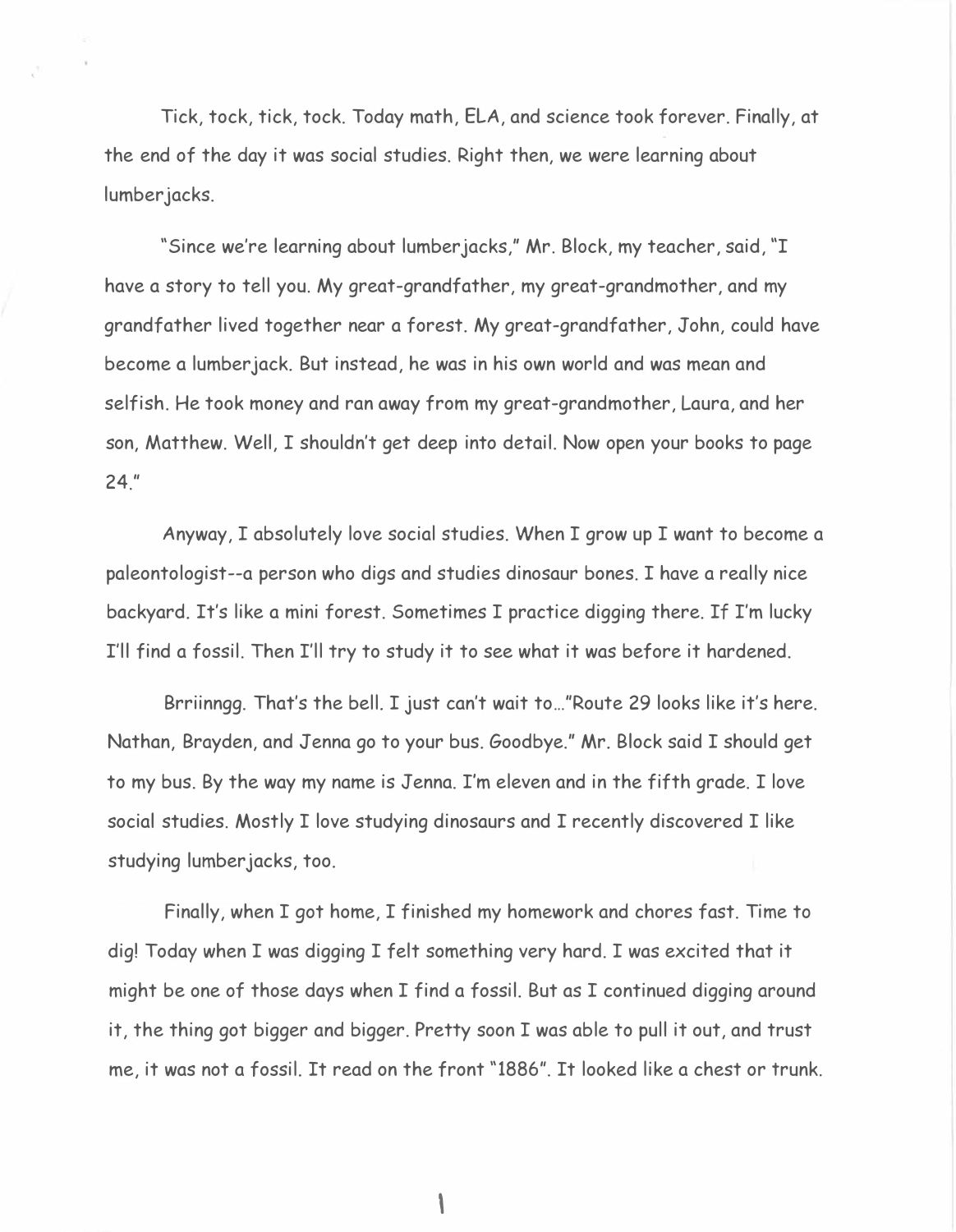I found a latch and pulled it open. Inside, I saw feathers with ink, an old camera, a black and white photo of a person next to a fallen tree and a small, rusty ax.

I left the chest thingy under a tree and didn't say a word about it in my house, but kept on asking myself the same question: "Who filled this chest thingy and why?"

The next day at school during social studies, my teacher, Mr. Block, was reading about lumber jacks and saying that the lumber jacks loved filling time capsules, and that they did it a lot. He also said that our city was very special because this was the city where some lumber jacks lived and worked. So, because of that, there were a lot of time capsules buried in the area. Soon I realized that the chest thingy might be a time capsule and that the person who filled it might be a lumberjack! Another thing that caught my attention was that Mr. Block said that no human ever in existence had found any time capsules yet. So, I thought, tell him you found one. Then I thought, "Honestly, I wouldn't believe a person who said, 'I found a time capsule,"' so I just kept that thought to myself.

When I got home, I looked inside the time capsule again just to make sure I didn't miss anything. And there was something in there that I had missed! It was a note. I got it and opened it up. Guess what? The note was like a treasure map! It was a map of our city but without most of the streets in place. Instead, it looked like what our city would have looked like a long time ago. And better yet, it had an X down one of the old roads that is still a street today, Holly Road! Then I found a key on the map. "X" meant time capsule! And get this, it was in my neighbor's front yard next to their huge, old oak tree. This week they were out of town. I had a good plan. I thought, since they were out of town on vacation, I could sneak to their front yard, dig up the time capsule, and take it into our yard.

 $\mathbf 2$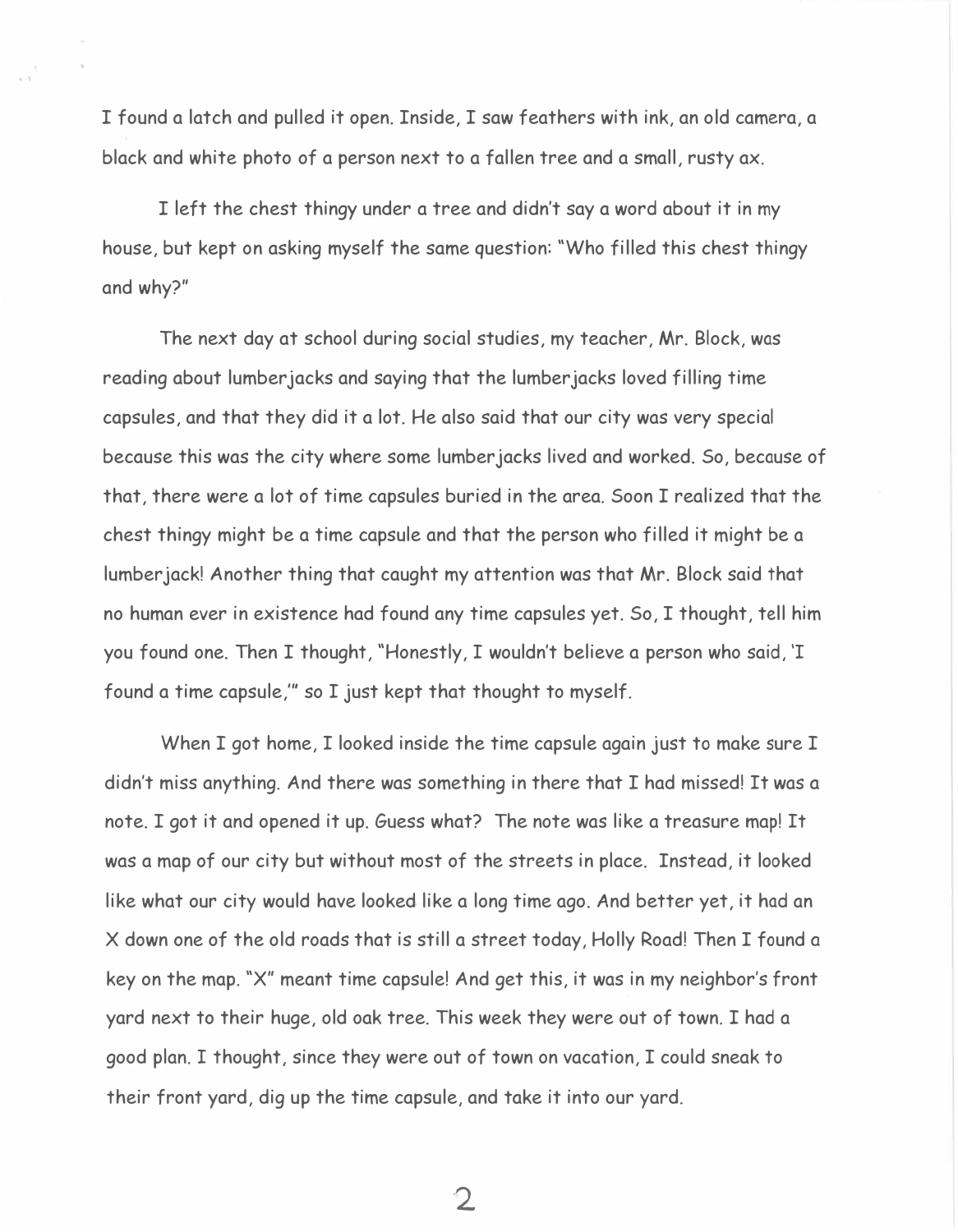I was ready and determined. I waited until the sun was setting, and snuck off to my neighbor's yard. I went up to the tree, looked on the map, and decided that the time capsule was on the north side of the tree. I started digging. Soon I found the time capsule and was so excited! I dug around, but this time capsule seemed a little smaller than the other one I found. I was soon able to pull it out. I pushed the dirt, with my shovel, back into the hole. I looked at the cover, and it read "1886", which if I could remember correctly, was the same date on the other time capsule I found.

Then I picked it up. It was heavy, but I still managed to get it to the spot where the other time capsule was in my own backyard. Both read 1886. I opened it and inside there was an old newspaper, a black and white photo, a red and black handkerchief, and another note. Also, I noticed the photo looked like a picture of people getting married! It didn't say who they were. So now I really wondered who they were, and I also wondered why this photo would be in there.

I opened the note and it was the same as the other note: A treasure map! Well, not everything was the same. This time, it had an "X" by George Stream. I knew where that place was! I thought, "I could just take my backpack with a trowel in it and ride my bike down there.

The next morning, I asked my parents and they were all for it, as long as I was back by lunch! They love it when I exercise. I got my bike and started riding. It was a long trip. When I got there, I looked at the "X" to find the perfect spot to start digging. About an hour later, I finally found it! Or at least I thought I found it. This one was much smaller. I pulled it out and it read "1886" just like the other ones. I was excited that I found another time capsule! First, I put the dirt back into the hole. Then I opened the new time capsule. Inside, there was the same

3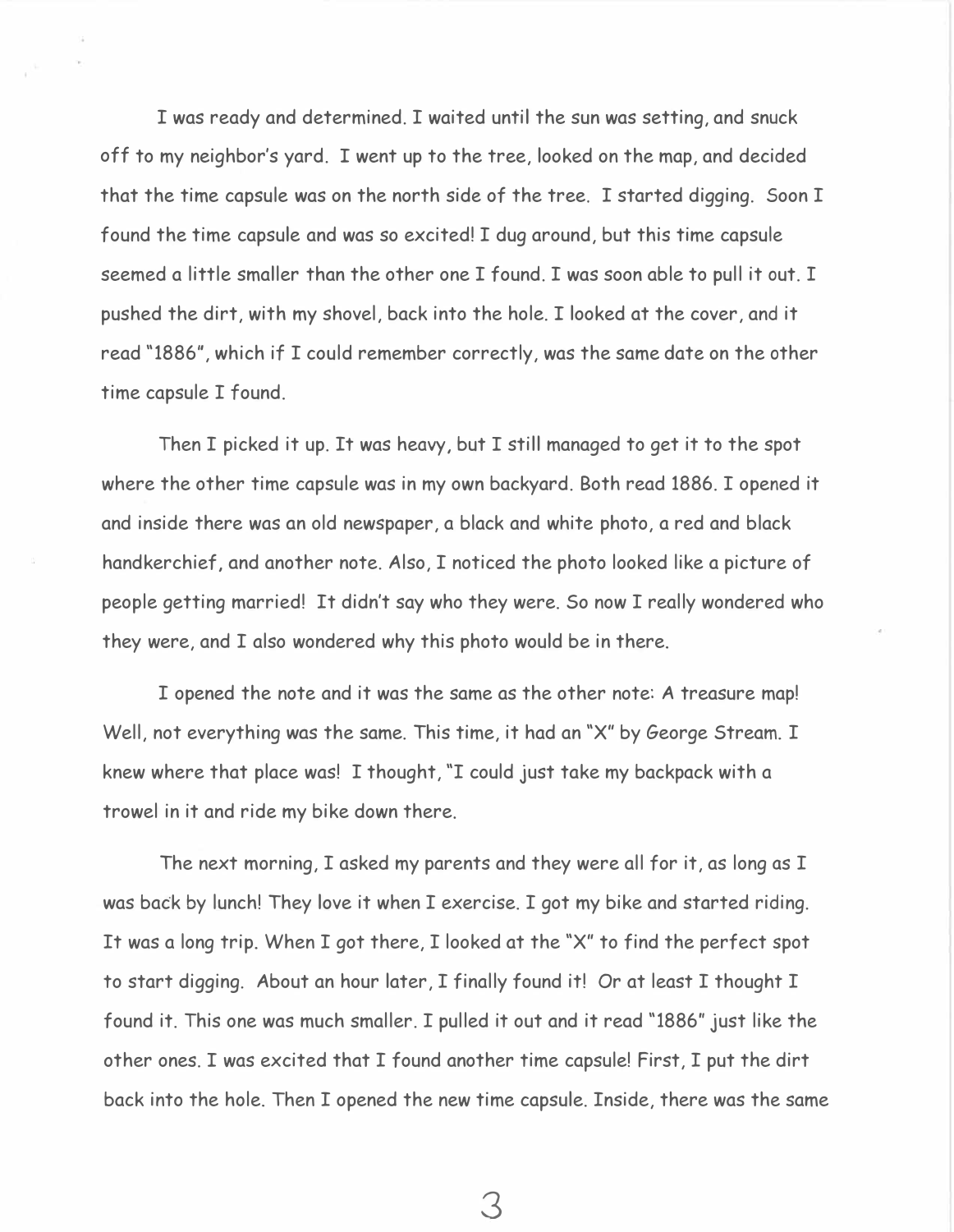black and white photo I found in the other time capsule, but it had writing on it. It was kind of tricky to read, but I still managed to read it. It said, "Laura Block and John Block at their wedding, 1883." Another thing the time capsule had in it was a letter. I got it and opened it up. It had the same handwriting that was on the photo. It said,

## "Dear Laura,

"I miss you so much. I was afraid that maybe you would think I didn't care about you because I moved away. That's not true at all. I moved away to become a lumber jack, to be able to support our family. I love you and little Matthew deeply. I miss you both so much. I love you both.

Love,

## John"

I thought, "Aww, that's so sad." But somewhere in my brain, I knew I recognized that last name from somewhere. "Block ... Mr. Block ... ," I thought. Soon, I realized, "Mr. Block--my teacher's name!!"

I just had the most amazing thought! Didn't Mr. Block say something about his great-grandfather leaving his great-grandmother and their son? Wait, could Mr. Block somehow be connected to all this? The only way to find out was to ask him. On Monday I will bring the stuff inside the time capsules and I'll bring the small time capsule in my backpack. After school, I'll show him.

Then I looked inside the time capsule again because I remembered seeing another letter. I got the other letter and opened it up. It had different handwriting than the first letter and photo. It read,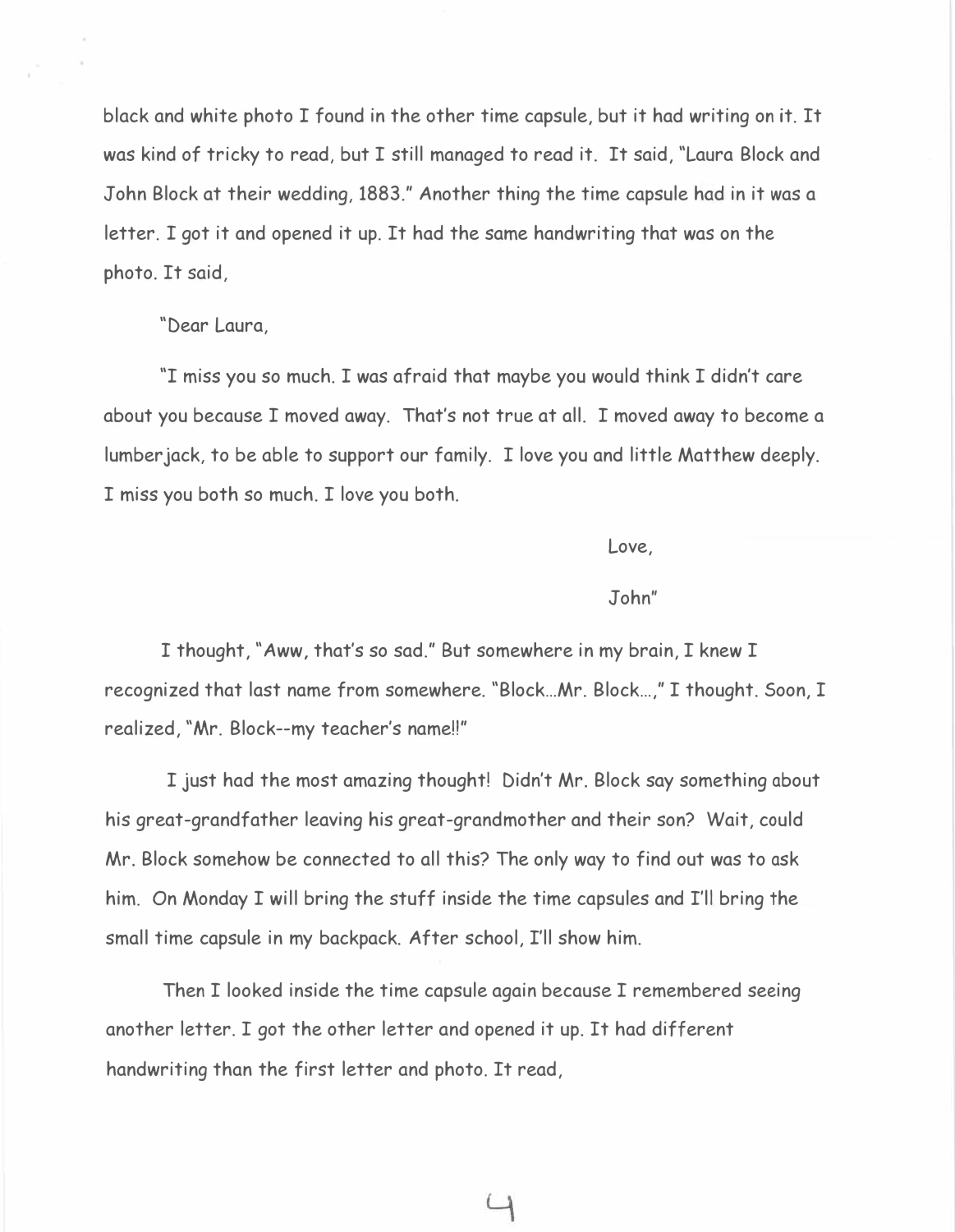"Dear Laura,

''I'm very sorry. If you're reading this, to my regret, your husband, John Block, was working on cutting down a tree and accidently hit himself with the ax and has passed away. I'm very sorry.

Sincerely,

## Louis Secanar"

Aww! That was even worse. Now I had to tell him. I had to. I quickly, but carefully, put the note back in the time capsule and put the capsule in my bag and biked home. On Sunday, I couldn't stop thinking about telling Mr. Block.

On Monday I woke up feeling great. I quickly got changed, made my bed, brushed my teeth, and ate breakfast. I also made sure that I packed the time capsule, the letters, and the other stuff from inside the other time capsules. Then I rushed to school. I couldn't wait for the day to end so I could talk to Mr. Block.

After school, I got my backpack and walked up to Mr. Block's desk. I was a little scared. Soon he saw me and asked what I was there for. I said, "You may not believe this at first, but I've found three time capsules, and in one of them, I found a letter that may have been written by your great-grandfather!"

I opened my backpack and pulled out the love letter. I handed it to him. He opened and started reading it in his head. As he was reading, his eyes started to water. Then after he finished, he looked up and said, "Wow! He really did care. He really loved my family. And that was his handwriting. I'm just super shocked. Thank you so much, Jenna. Where did you find this?"

I said, "The time capsule that this was in was by George Stream."

s